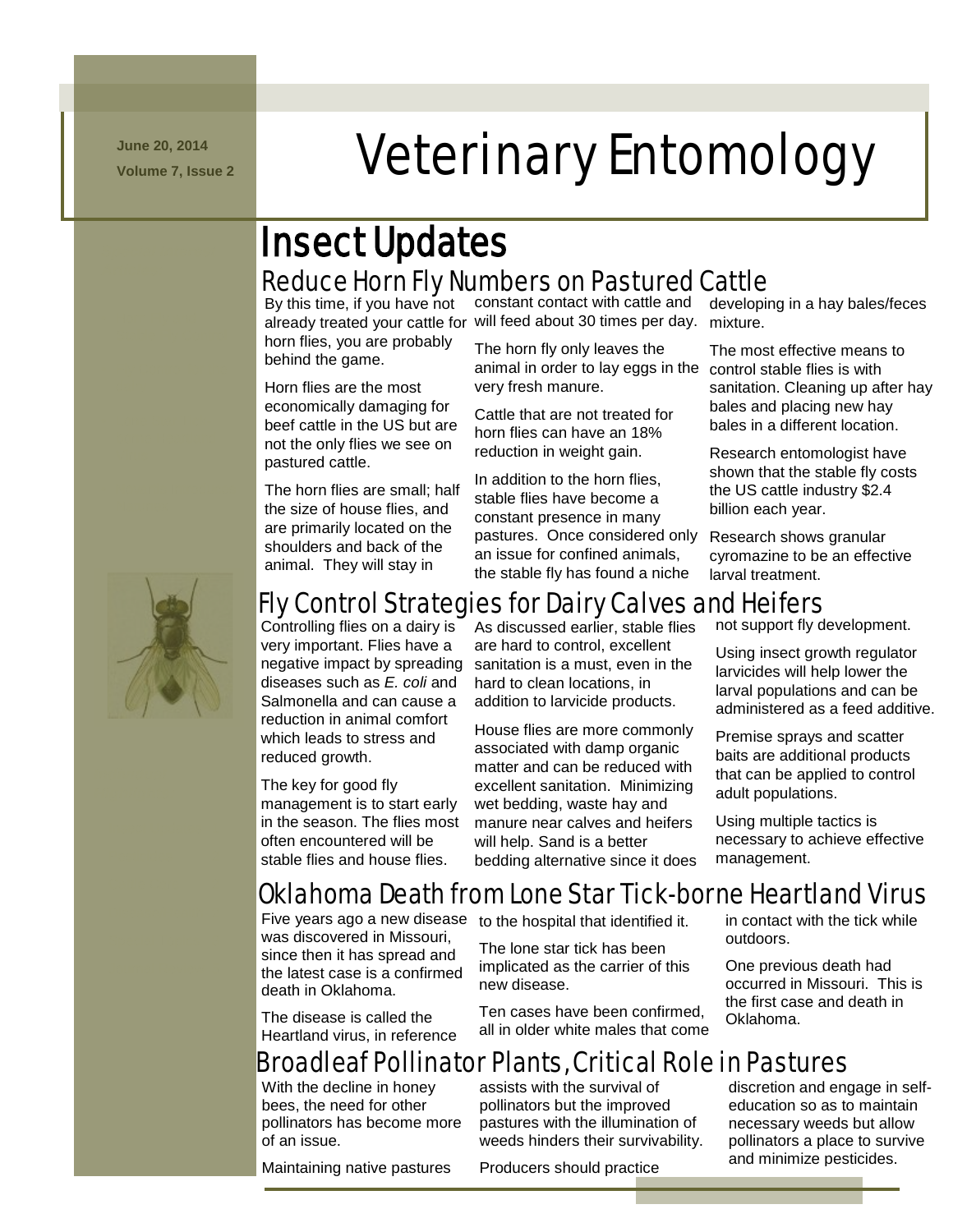### Veterinary Entomology **Page 2 of 6**



*"Costumers have requested a non-toxic and less restrictive alternative to chemical-based insecticides with increased frequency over the past few years," added Bosch.*

#### Pay Attention to Lameness in Beef Cattle

While lameness is viewed as a nuisance issue, it can drive profitability much more than producers realize.

Addressing lameness is doing the right thing for the animals and this generally correlates well with performance and profitability.

Usage of the Step-Up system (Zinpro Corporation) will serve the industry well.

# Novartis Introduces Natunex **Pesticides**

Novartis Animal Health, which was just purchased by Eli Lilly and Company (Elanco), has just announced the introduction of Natunex.

Natunex is an innovative new line of non-toxic biocides that provide highly effective and fast insect control in livestock and production animal facilities, says Gary Bosch, DVM, Vice

### Cattle Care Control Internal Parasites, Don't Feed Them

Every year it is important to control for internal parasites in order to get the most out of your cattle. Investing in and following a strategic deworming plan can help minimize the effects of parasites on cattle operations.

Even with the colder than usual weather this past winter, parasites are very resilient and will have survived. They simply overwinter in the

pasture and wait for the favorable weather to return in the spring.

Planning for parasite protection should be top of mind for cow/calf producers each year. Controlling for parasites is simple with these few key tips:

1. Read and understand the label It is extremely important to read the label every time to ensure correct dosing, reduce the risk of side effects and not create resistance.

### Working With Your Veterinarian on BRD

Working with your veterinarian before a case of BRD (bovine respiratory disease) is the best medicine.

Your veterinarian's job is to be the expert in an ever-changing industry and enlisting their expertise is worth every

moment and penny.

Your veterinarian is a valuable advisor that can prevent issues before they start, providing prevention.

The relationship before a problem can be the matter of life and

President Sales and Marketing.

The active ingredients of Natunex are plant-derived essential oils said to kill on contact.

- 2. Injectable vs. Pour-on Choosing which to use can differ with weather conditions and the parasite being treated for.
- 3. Store and handle products carefully
	- Storage and handling can influence the efficacy of a product. Follow label instructions.

death and more affordable, then waiting until an issue or problem occurs.

However you work with your veterinarian, they are there to help you be successful with their value going well beyond treating sick cattle.

# Human & Animal Disease & Health Texas Animal Health Commission Announcements

**TAHC Adopts Cattle Tuberculosis Rules and Proposes Changes to Trichomoniasis Program** – New rules when into effect on June 3, 2014

#### New rules:

*Chapter 43, Tuberculosis, Authorized Calf Ranch/Grower Facility:* creates a new section establishing standards. procedures and other requirements for young dairy cattle exposed to tuberculosis which may be fed in drylot facilities.

*Chapter 43, Tuberculosis, Mexican Origin Cattle:* requires TX veterinarians to include statement on any official

document issued by the veterinarian for cattle that originated from Mexico which states that "the cattle represented on this document are of Mexican origin."

*Chapter 49, Equine, Microchip Piroplasmosis Reactors:* rule requires Equine Piroplasmosis (Piro) reactors to be implanted, by an authorized veterinarian or TAHC representative, with an ISO 11784/11785 compatible RFID microchip within 10 days of final classification.

*Chapter 51, Entry Requirements, Mexican Origin Cattle, and Definition Change*: rule requires veterinarians in other states

creating official documents on cattle which originated in Mexico and are intended for entry into TX to include a statement that "the cattle represented on this document are of Mexican origin."

*Chapter 54, Domestic and Exotic Fowl Registration*: rule requires fowl in a live bird marketing system to be confined at all times and to be kept separate and apart from wild bird populations or other unconfined domestic fowl. Intended to address concerns regarding potential disease exposure and clarifies existing biosecurity protocols.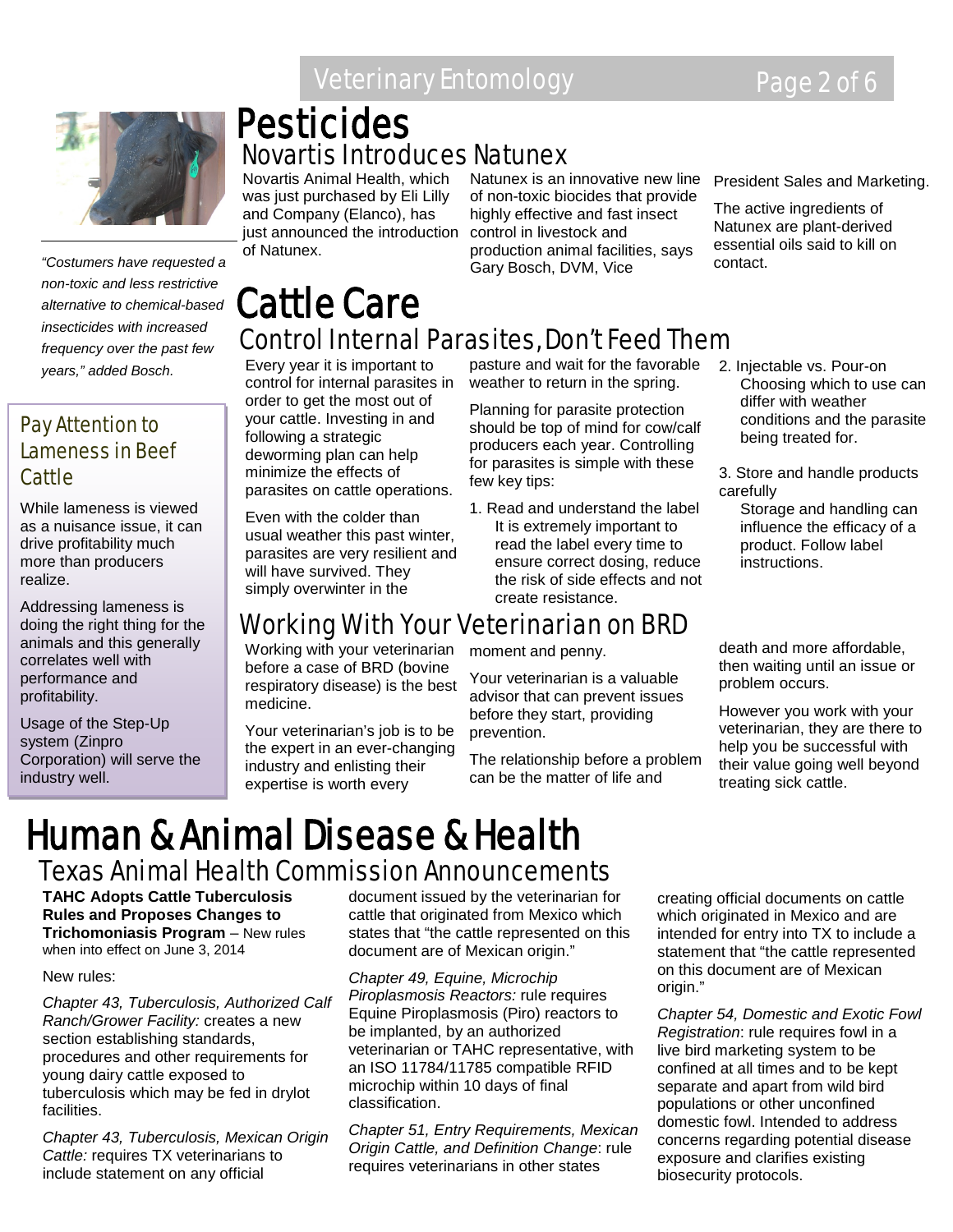### Atlas of Salmonella: mapping awareness of the foodborne illness

Salmonella causes an estimated 1.2 million illnesses each year that result in 23,000 hospital visits and 450 deaths. The presence of Salmonella should not be taken lightly.

40 years of data on this illness has been made available to the public from the Centers for Disease Control and Prevention (CDC). Titled *The Atlas of Salmonella in the Unites States 1968- 2011*, it is a detailed summary of the top

#### Second Case of BSE in Brazil Confirmed

BSE, bovine spongiform encephalopathy, also known as mad cow disease, has been confirmed in Brazil. This is the second confirmed case of spontaneous BSE, the first was confirmed in 2012.

The animals was recognized and

#### Numerous cases of the virus **EHV-1 outbreak: Protect your Ranch Horses**<br>A recent string of equine<br>A recent string of equine

 herpesvirus type-1 (EHV-1) has A recent string of equine horse owners on edge trying to prevent the infection of the highly contagious virus in their herds.

There are two forms of the virus; one causes neurological symptoms and respiratory infection (type-1) and the other aborts pregnancies in mares.

"Horses with neurological

30 serotypes of Salmonella that pinpoint demographic, geographic and other information related to the illness.

The intent of this data is to allow researchers and others to assess what has happened and think more about how to reduce Salmonella infections in the future.

The 248 page summary allows access to trending information relating to

incinerated without entering the feed chain in March at a slaughterhouse in Mato Grosso.

Brazil still maintains a country status with an insignificant risk of BSE but many countries will no longer accept their beef.

Kansas.

human infections and connections from animals and sources such as environments and feeds.

#### Salmonella Prevention:

Children under 5 are most infected; cook poultry, ground beef and eggs thoroughly; do not eat or drink foods with raw eggs or raw milk; wash hands; avoid direct contact between reptiles and infants or immunocompromised persons.

Humans can develop what is known as variant Creutzfeldt-Jakob disease from consuming animals with BSE, and more than 150 have died from it.

Cattle contract BSE from eating brain or spinal tissue but this is prohibited.



"*Often the rear limbs are more severely affected than the front. Signs of brain dysfunction may occur as well," UC Davis says.*

#### Biosecurity Measures for Swine Validation – What you Should Know

infection can soon become uncoordinated and week and have trouble standing." says UC Davis Vet Med Center for

Other symptoms include elevated fever of 102°F or greater, nasal discharge, cough and in some cases, reddish mucous membranes.

Equine Health.

Congregating swine have an increased risk for the spread of PEDv, PRRS and influenza.

Prior to validation, clean and disinfect trailer, don't mix swine from different premises in trailer, and monitor swine health.

# Special Topics of Interest A serving of meat a day keeps the doctor away

A recently published study from the Medical University Graz, Austria, found that the regular consumption of meat made subjects healthier overall and happier when compared to vegetarians.

This study reports that vegetarian

Prior and during validation, encourage sick pigs to be reported, use single traffic flow, vehicle separation, separate line for unhealthy looking swine, limit foot traffic, only have owners enter trailers and have them move the pigs for tag application, use boot bath stations for all, disinfect

equipment.

have been confirmed in states including Iowa, Colorado, Minnesota, Wisconsin and

EHV-1 can be spread from contaminated caregivers with virus on their hands, vehicles and other inanimate objects. It can also be contracted through airborne transmission and horse-to-horse contact.

> After validations, isolate validated pigs from other swine for 21 days, monitor swine daily for signs of sickness and clean and disinfect equipment, clothing, shoes and trailers.

Austrians were found to be less healthy in terms of cancer, allergies and mental health disorders. As well as having a lower quality of life and require more medical treatment.

While the study found vegetarians to

#### Alfalfa is beneficial to livestock and soil

Producing alfalfa is a bit more work due to improved varieties, well-defined harvesting schedules, and precise fertilization practices but it is worth it.

Alfalfa removes a large amount of nutrients from the soil – 14 lbs. of

phosphate, 58 lbs. of potash and 30 lbs. of calcium per ton of dry matter of alfalfa.

But alfalfa has many advantages to hay producers, or livestock owners, including fixing nitrogen, improving the soil structure and producing high-quality

have lower body mass indexes, be more physically active, drink less and smoke tobacco less frequently than meat-eaters, they were 50% More likely to have heart attacks, 50% more likely to develop cancer, along with twice as likely to develop allergies.

forage for beef or dairy or haying operations.

Keeping nutrients in balance is important, soil testing is critical.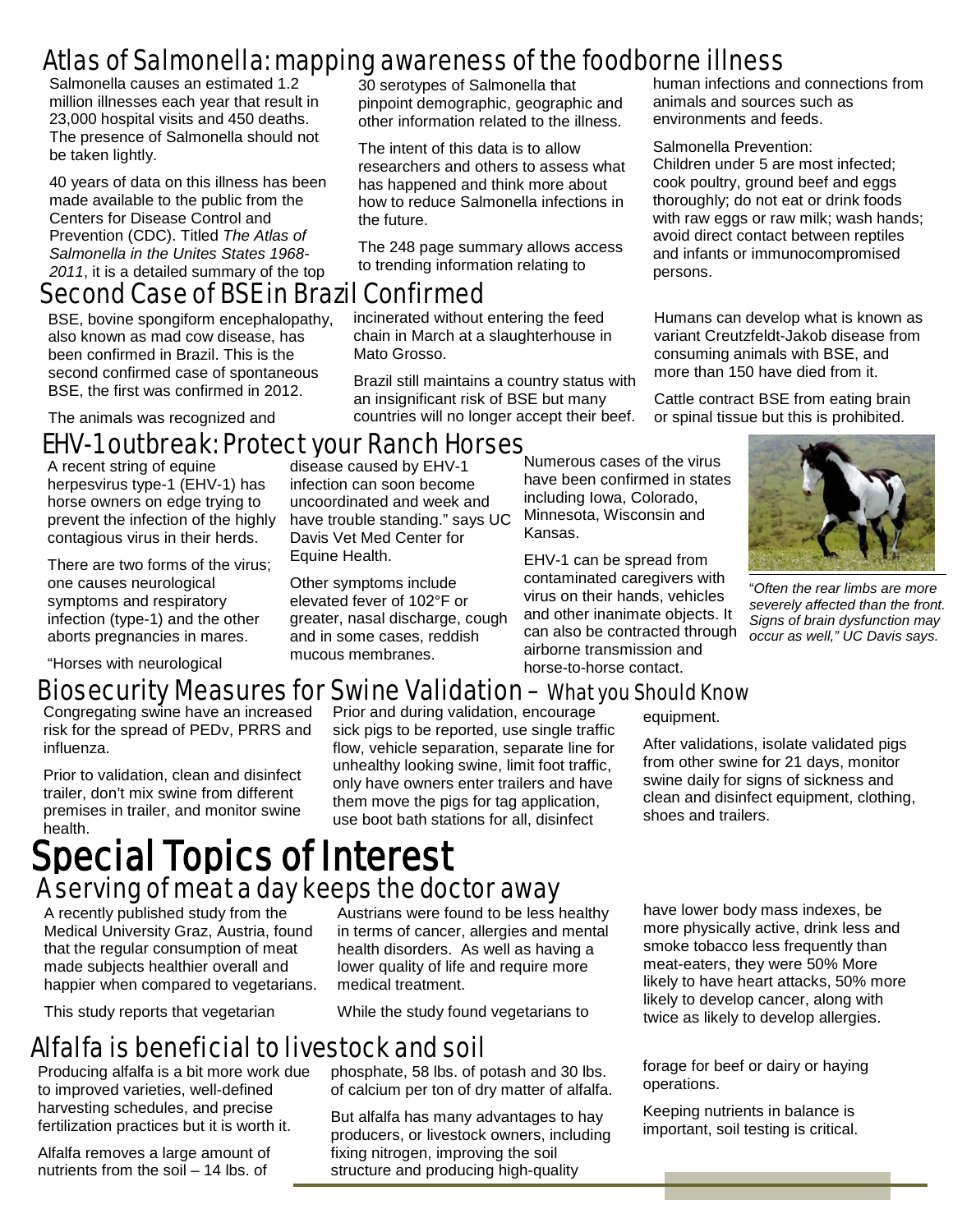### Veterinary Entomology **Page 4 of 6**

### Study finds antibiotic-resistance genes in cattle manure

Researchers from Yale and the Univ. of Connecticut report detecting genes relating to bacterial resistance to antibiotics in the manure of dairy cows.

The research results are published in the April 22 issue of mBio, an online journal of the Am. Soc. for Microbiology. The

findings create some concern about introducing these genes into the environment when using the manure as fertilizer.

The data shows great diversity of genes in the manure samples which might be a good signal that antibiotic-resistant

genes from cow gut bacteria are not currently causing problems for human patients.

The researchers hope the study will open up a larger field of surveillance to find and identify new types of resistance before they affect humans.

### CDC issues mixed food-safety report

Some foodborne illnesses have declined and some have increased, according to a new report from FoodNet at the CDC.

Released on April 17, the report shows that the incidence of salmonella infections decreased by about 9% in 2013 compared to the

three previous years.

But campylobacter infections, often linked to dairy products and chicken, have risen 13%.

The FoodNet data, which cover 10 states with 15% of the US population, found 19,056 cases of culture-confirmed bacterial and

laboratory-confirmed parasitic infections, 4,200 hospitalizations and 80 deaths in 2013.

Salmonella was the most frequent food-related cause of infection followed by Campylobacter. *E. coli* 0157 numbers were up 16%.



### Here's what GMO labeling will cost families

Get ready to dig deeper into your wallet at the grocery checkout if labeling for GMO food is made mandatory.

A new study out of Cornell University found that in New York a proposed genetically modified organisms (GMO) labeling bill could cost families as much as \$800 per year.

The labeling law would increase food costs for a family of four by an average of \$500

annually. The state will also have to shell out more money and this could be millions of dollars more in added costs to implement and monitor the labeling initiative.

"American families deserve safe, abundant and affordable food," Claire Parker, spokeswoman for the Coalition for Safe and Affordable Food, said. "GMOs have been used in our food supply for more than **20 years** and no study has ever shown them to be unsafe or different from foods without

GMOs. Repeated studies, however, have shown that the high cost of mandatory labeling would dramatically increase the price of groceries at the checkout aisle for consumers. A mandatory GMO label will just make it more difficult and expensive for hard-working American families to put food on the table."

[http://www.cattlenetwork.com/cattle](http://www.cattlenetwork.com/cattle-news/Heres-what-GMO-labeling-will-cost-families-259584201.html)[news/Heres-what-GMO-labeling-will-cost](http://www.cattlenetwork.com/cattle-news/Heres-what-GMO-labeling-will-cost-families-259584201.html)[families-259584201.html](http://www.cattlenetwork.com/cattle-news/Heres-what-GMO-labeling-will-cost-families-259584201.html)

### HSUS to pay \$15.75 million to settle racketeering lawsuit

HSUS will be paying \$15.75 million in a lawsuit brought by Feld Entertainment, the parent company of Ringling Bros. and Barnum Bailey Circus. The activist animal rights group was involved in alleged illegal witness payments as part of a scheme to pursue malicious litigation against the circus.

The cases originally stemmed from a

Prevent the spread of invasive species One man's flower is another man's noxious weed.

Leafy Spurge (*Euphorbia esula*) can be found in every county of Montana now. The yellow flowered plant, found in rangeland, kills cattle carrying capacity by the vigorous root system that can reach depths of 30 feet.

Then there is the Asian Longhorn Beetle (*Anoplophora glabripennis*). This white spotted, black beetle bores into

complaint filed under the Endangered Species Act, alleging misconduct toward Asian elephants and has dragged on for 14 years.

"This case has exposed the despicable tactics of the Humane Society of the United States and other animal rights fanatics, and the settlement sends a message they will be held accountable

the heartwood of trees killing them. It can be found in MA, NY and OH.

April has been named Invasive Plant Pest and Disease Awareness Month by the USDA due to the increased tourism traffic with the onset of the warm season.

"Invasive species threaten the health and profitability of US agriculture and forestry, and the many jobs these sectors support," says Kevin Shea Administrator of USDA's APHIS.

for their actions," says Coggin a senior research analyst for the Center for Consumer Freedom.

"Most troubling is that this settlement will be paid with donations intended to help animals. Americans should think twice before donating any money to the HSUS," Coggin continues.

*Guidelines for farmers and ranchers*: - Learn to identify invasive species in your area

- Report any sightings to your County Extension Agent or local USDA office

- Clean your boots, gear, truck bed, tires and harvesting equipment after working a site to not spread seeds, insects or spores - Be sure to control invasive plants along

fencerows, ditches and other areas adjacent to fields

- Always use weed-free hay and feed for your animals.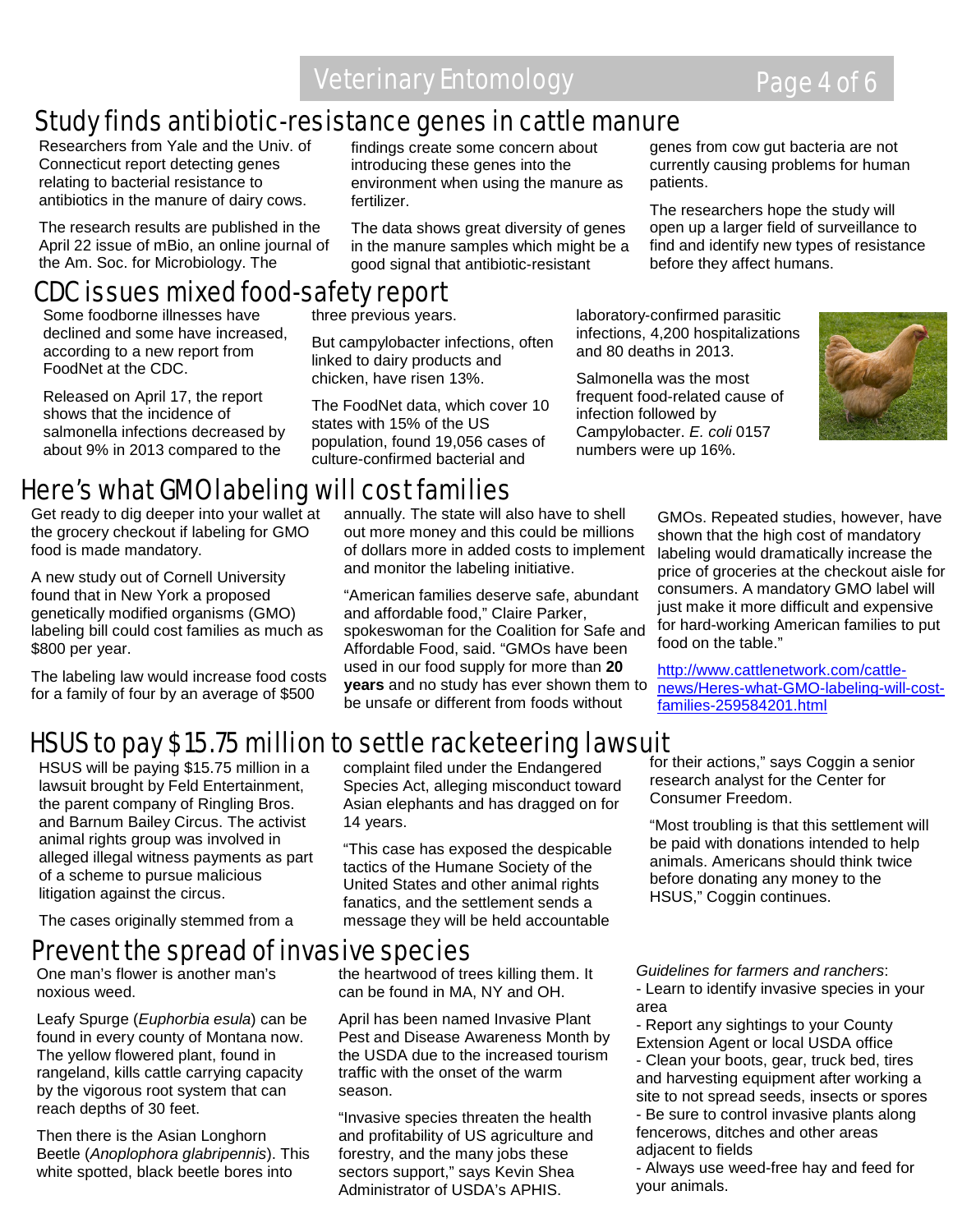# **Journal Reviews**<br>The influence of housefly *Musca domestica* embryo age on viability in water and at low temperatures. 2014. Cickova et al. Med Vet Entomol. 28: 70-76.

 The researchers did multiple experiments to look at the sensitivity of house fly eggs to low storage temperatures (5 and 10°C) and storage in water at 26°C.

Results showed the younger eggs to be more susceptible to cold storage

temperatures and storage in water, with 45% survivability after 24 hours.

Short storage times in low temperatures and in water had little to no impact on the embryos.

Older eggs were more resilient.

**The Impact.** The data presented gives insight into how resilient fly eggs can be and that short periods of cold temperatures will not impact the developing embryos. Cold weather needs to last for several days to have an impact on development.

#### Spatial distribution of counties in the continental United States with records of occurrence of Amblyomma americanum (Ixodida: Ixodidae). 2014. Springer et al. J Med Entomol. 51: 342-351.

The lone star tick is not only a nuisance biter but is also recognized for vectoring pathogens to humans, domestic animals and wildlife.

Efforts have been lacking to define the spatial occurrence of this tick in the US but this paper presents it at the county level.

The researchers show a summary for 18,121 collections made btw 1898-2012 of the tick being established or reported in various locations.

The core distribution area was found to be the southern part of the eastern US but it also occurs further north.

**The Impact.** This study can be used as an aid in identifying areas where the lone star tick might pose a health risk. (Texas had the most collections!)



#### The effects of temperature and innate immunity on transmission of *Campylobacter jejuni* (Campylobacterales: Campylobacteraceae) between life stages of *Musca domestica* (Diptera: Muscidae). 2014. J Med Entomol. 51: 670-677.

The house fly is a mechanical vector of the human pathogen campylobacter, which can cause infection of broiler chicken flocks and humans from contaminated chickens. The researchers looked to see if *Campylobacter jejuni* can be transferred between life stages. Results show the transfer from larvae to the pupae but not to the adult stage.

**The Impact.** The infected larvae will not develop into infective adults, providing a break in pathogen transmission. Adults will only acquire pathogens from infected chickens.

#### Solvent, drying time, and substrate affect the responses of lone star ticks (Acari: Ixodidae) to the repellents deet and picaridin. 2014. Carroll et al. J Med Entomol. 51: 629-637.

Tick repellent bioassays are used to get a repellent approved, but results can be affected by basic variables of the assay. This paper looks at the effects of substrate, solvent, and drying time on tick responses.

The repellents deet and picaridin were applied to filter paper strips and challenged by ticks for 10, 20, 30 40 and 120 min after application.

Acetone solutions of both repellents

were more effective than ethanol solutions. The type of paper used impacted the results of both chemicals.

**The Impact.** The porosity of the surface sprayed with a repellent could affect its repellency.

#### Suppression of Amblyomma americanum (Ixodida: Ixodidae) for short-term field operations utilizing cypermethrin and lambda-cyhalothrin. 2014. Hughes et al. J Med Entomol. 51: 709-712.

 The researchers of this paper tested two acaricides against the lone star tick in Florida.

Plots within two separate field sites

were treated with either cypermethrin or lambda-cyhalothrin and ticks were recovered.

A total of 8,193 ticks were identified and

results showed a reduction in numbers.

**The Impact.** The use of cypermethrin or lambda-cyhalothrin will effectively suppress tick populations.

#### Susceptibility of cat fleas (Siphonaptera: Pulicidae) to fipronil and imidacloprid using adult and larval bioassays. 2014. Rust et al. J Med Entomol. 51: 638-643.

The adult and larval bioassays of fipronil and imidacloprid were compared for both field-collected and laboratory cat fleas.

The results of this project show laboratory and field caught fleas to be no less susceptible to fipronil than 2001 results but they are more susceptible to imidacloprid.

**The Impact.** Although all fleas are somewhat resistant to fipronil and imidacloprid there appears to be no increase in the resistance in the last decade.

#### Efficacy of products to remove eggs of *Pediculus humanus capitis* (Phthiraptera: Pediculidae) from the human hair. 2014. Lapeere et al. J Med Entomol. 51: 400-407.

 Head lice infestations are common in children; the eggs of the head louse are difficult to remove due to them being firmly attached to the hair.

This study looked at the efficacy of several products to remove eggshells from human hair.

**The Impact.** Water and conditioner did just as good as or better than specialty products. Formic acid and almond oil did not have beneficial effects.